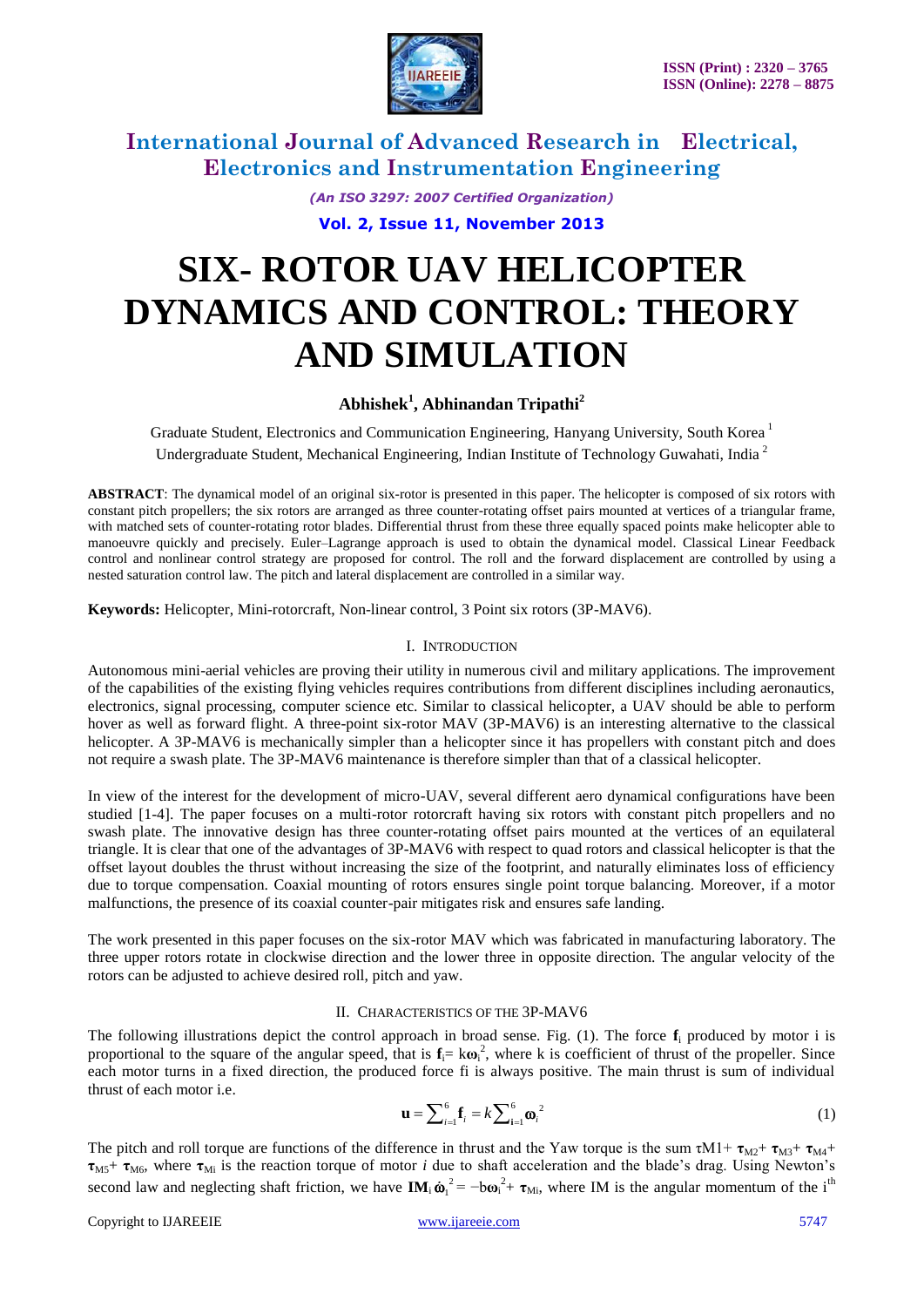

*(An ISO 3297: 2007 Certified Organization)*

### **Vol. 2, Issue 11, November 2013**

motor and  $b > 0$  is a constant. In steady state, that is, when  $\dot{\omega}_i = 0$ , the yaw torque is

$$
\boldsymbol{\tau}_{\mathbf{\psi}} = b(\boldsymbol{\omega}_{1}^{2} + \boldsymbol{\omega}_{3}^{2} + \boldsymbol{\omega}_{5}^{2} - \boldsymbol{\omega}_{2}^{2} - \boldsymbol{\omega}_{4}^{2} - \boldsymbol{\omega}_{6}^{2})
$$
\n(2)

The following motions can be accomplished keeping the total thrust, **u** constant.

#### *A. Roll motion:*

Roll motion is attained using lateral motors. It can be done by increasing speed of (M1, M2) and decreasing speed of (M5, M6) simultaneously. Fig.(3)

#### *B. Pitch motion:*

Pitch motion is attained using differential thrust by front and rear motors. It is achieved by increasing speed of (M3, M4) and decreasing speed of (M1, M2) and (M5, M6) simultaneously. Fig. (2)

#### *C. Yaw Motion:*

Yaw motion is obtained by increasing the torque of the top motors, τM1, τM3 and τM5, respectively, while decreasing the torque of the bottom motors,  $τM2$ ,  $τM4$  and  $τM6$ . Fig. (4)

#### *D. Forward Motion:*

Forward motion is attained by pitching. This motion is obtained by increasing the speed of the rear motors (M3, M4) equally while reducing the speed of the front motors (M1, M2) and (M5, M6). Similarly, the backward motion can also be achieved. Fig. (2)



Fig. 1. CAD Model representing Thrust. Fig. 2. Pitch and forward motion.





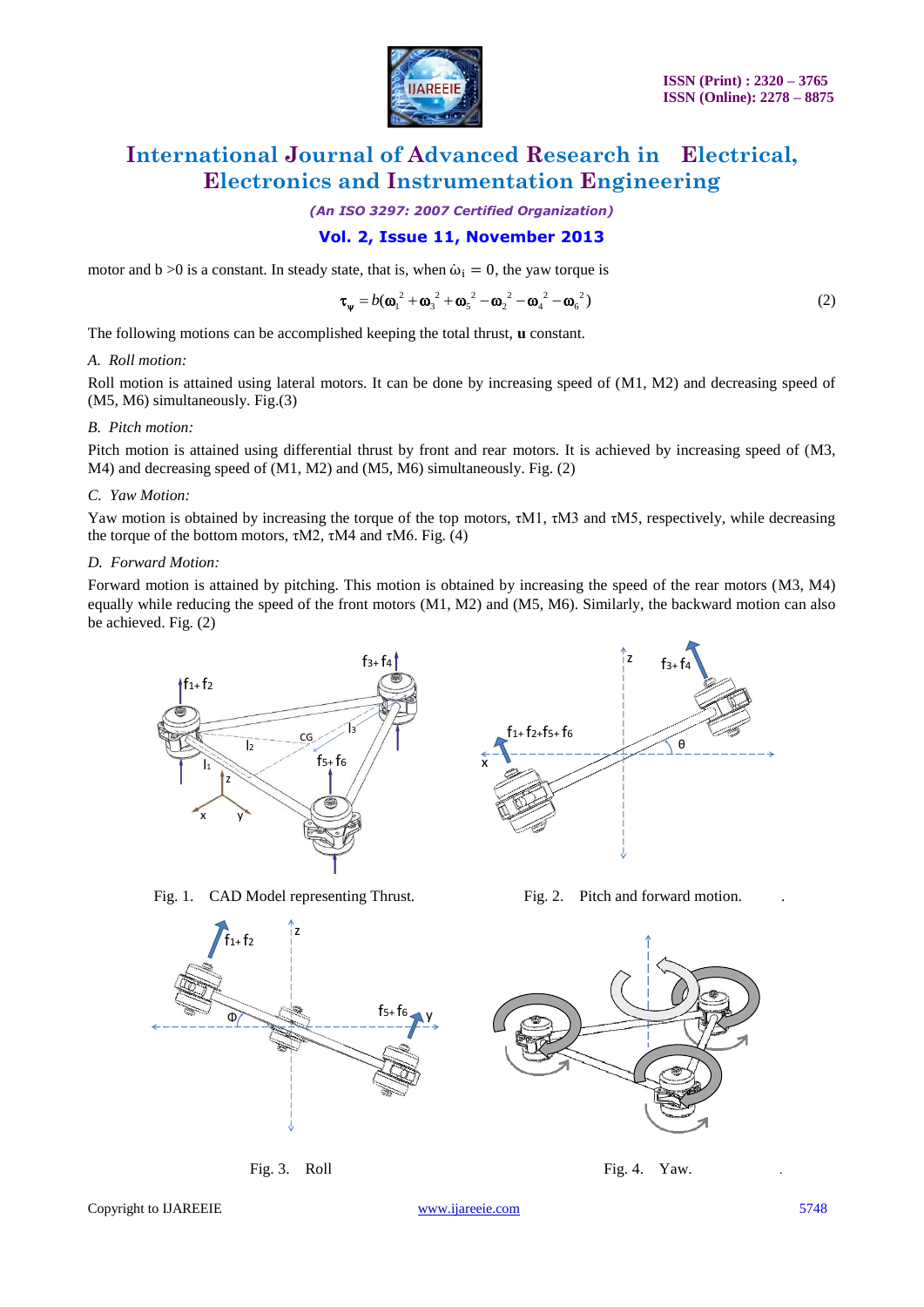

*(An ISO 3297: 2007 Certified Organization)*

#### **Vol. 2, Issue 11, November 2013**

#### III. DYNAMICAL MODEL

This section presents the dynamical model of the 3P-MAV6 using the Euler-Lagrange approach. The following is a derivation of the equations of motion for the rotor-craft assuming it is a rigid body evolving in a 3-D space acted on by gravity, thrust forces and reaction torques generated by the propellers. The dynamics of the six electric motors are fast and, thus, are neglected. Wind disturbances and change in propeller effective pitch with changes in free stream velocity as observed by the propeller (due to vehicle translation and rotation) are also neglected. The generalized coordinates describing rotorcraft position and orientation are

$$
\mathbf{q}^{\mathrm{T}} = \left( \mathbf{x}, \mathbf{y}, \mathbf{z}, \boldsymbol{\psi}, \boldsymbol{\theta}, \boldsymbol{\phi} \right) \in R^6 \tag{3}
$$

where  $\xi = (x, y, z) \in \mathbb{R}3$  denotes the position of the center of mass of the rotorcraft relative to the fixed inertial frame I and  $\eta = (\psi, \theta, \phi) \in R3$ are the three Euler angles. Ψ is the yaw angle around the z-axis; θ is the pitch angle around the modified y-axis and  $\phi$  is the roll angle around modified z-axis which represents the orientation of the rotorcraft. Model is now separated into rotational and translational coordinates, respectively.

$$
\boldsymbol{\xi}^T = (\mathbf{x}, \mathbf{y}, \mathbf{z}) \in R^3 \tag{4}
$$

$$
\mathbf{\eta}^T = (\mathbf{\psi}, \, \mathbf{\theta}, \, \mathbf{\phi}) \in R^3 \tag{5}
$$

The translational kinetic energy of the rotorcraft is given by,

$$
KE_{tra} = \frac{1}{2} m \xi^T \xi \tag{6}
$$

where, m denotes the mass of the rotorcraft. The rotational kinetic energy is  $KE_{rot} = (1/2)\omega^T I \omega$  where  $\omega$  is the angular velocity, I is the inertia matrix. The angular velocity vector **ω** resolved in the body fixed frame is related to the generalized velocities  $\dot{\eta}$  (in the region where the Euler angles are valid) by means of the kinematic relationship

$$
\dot{\mathbf{\eta}} = \mathbf{W}_v^{-1} \mathbf{\omega} \tag{7}
$$

$$
\mathbf{W}_{v} = \begin{bmatrix} -\sin\theta & 0 & 1 \\ \cos\theta\sin\psi & \cos\psi & 0 \\ \cos\theta\cos\psi & -\sin\psi & 0 \end{bmatrix}
$$
 (8)

Now,  $J = J(\eta)$  is defined as

 $J = W_v^T I W_v^T$ (9)

$$
\therefore \text{KE}_{rot} = \frac{1}{2} \dot{\eta}^T \text{J} \dot{\eta}
$$
 (10)

Here  $J = J(\eta)$  is the inertia matrix for complete rotational kinetic energy of rotorcraft expressed in terms of generalized coordinates **η**. Gravitational potential energy is given by

$$
U = mgz \tag{11}
$$

where, **z** is altitude and **g** is acceleration due to gravity. The Lagrangian can thus be then expressed as [7-8]

$$
L = KE_{tra} + KE_{rot} - U
$$
 (12)

$$
L = \frac{1}{2} \left( m \xi^T \xi + \dot{\eta}^T J \dot{\eta} - 2m g z \right)
$$
 (13)

The model of the full rotorcraft dynamics is obtained from Euler-Lagrange equations with external generalized force F as follows:

Copyright to IJAREEIE www.ijareeie.com 5749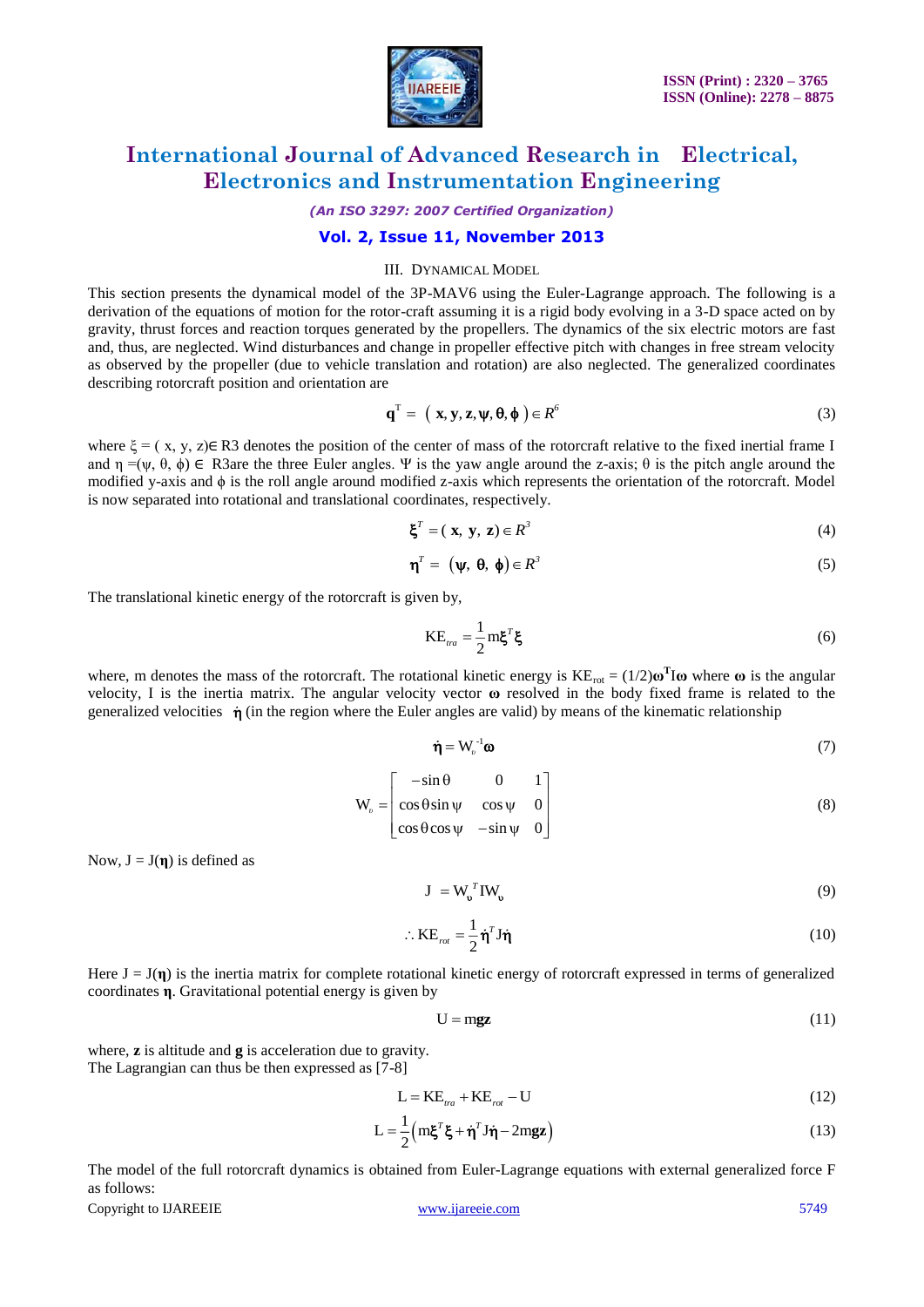

*(An ISO 3297: 2007 Certified Organization)*

#### **Vol. 2, Issue 11, November 2013**

$$
\mathbf{F} = \begin{bmatrix} \mathbf{F}_{\xi} \\ \tau \end{bmatrix} = \frac{d}{dt} \frac{\partial \mathbf{L}}{\partial \dot{\mathbf{q}}} - \frac{\partial \mathbf{L}}{\partial \mathbf{q}} \tag{14}
$$

where  $\mathbf{F}_{\xi} \in \mathbb{R}^{3}$  is the translational force applied to the rotorcraft due to main thrust i.e. control input,  $\mathbb{R}^{3}$  represents generalized moments i.e. yaw, pitch and roll moments. The forces acting on rotorcraft expressed on the body frame can be written as

$$
\hat{\mathbf{F}} = \begin{bmatrix} 0 & 0 & \mathbf{u} \end{bmatrix}^T \tag{15}
$$

The translational force  $\mathbf{F}_{\xi}$  is related to  $\hat{\mathbf{F}}$  through the equation

$$
\mathbf{F}_{\xi} = R\hat{\mathbf{F}} \tag{16}
$$

where *R* denotes transformation matrix representing the orientation of the rotorcraft,

$$
R = \begin{bmatrix} c\theta c\psi & c\theta s\psi & -s\theta \\ s\theta c\psi s\phi - s\psi c\phi & s\theta s\psi s\phi + c\psi c\phi & c\theta s\phi \\ s\theta c\psi s\phi + s\psi c\phi & s\theta s\psi s\phi - c\psi c\phi & c\theta \end{bmatrix}
$$
(17)

For simplicity, cθ and sθ denote cosθ and sinθ, respectively. The generalized moments on the **η** variables are denoted by

Copyright to IJAREEIE www.ijareeie.com 5750 *d* 5 6 1 2 1 3 4 2 1 2 5 6 3 6 1 ) ( )} ( ) ( ) {( *M<sup>i</sup> T l l l* **τ f f f f τ f f f f f f τ** (18)

where  $l_1$ ,  $l_2$  and  $l_3$  are the distances indicated in Fig. 1

Since the Lagrangian contains no cross terms in the kinetic energy, combining  $\dot{\xi}$  and  $\eta$ , the Euler–Lagrange equation can be partitioned into the dynamics for the translational **ξ** coordinates and the rotational **η** dynamics. So, it follows

$$
\mathbf{F}_{\xi} = M\ddot{\xi} + m\mathbf{g} \tag{19}
$$

$$
\tau = J\ddot{\eta} + \dot{J}\dot{\eta} - \frac{1}{2} \frac{\partial (\dot{\eta}^T J\dot{\eta})}{\partial \eta}
$$
 (20)

From (16) and (19) above can be expressed as

$$
M\ddot{\xi} = \mathbf{u} \begin{bmatrix} -s\theta \\ c\theta s\phi \\ c\theta c\phi \end{bmatrix} - \begin{bmatrix} 0 \\ 0 \\ mg \end{bmatrix}
$$
 (21)

Defining the Coriolis terms and gyroscopic and centrifugal terms as

$$
C(\eta, \dot{\eta})\dot{\eta} \triangleq \dot{J}\dot{\eta} - \frac{1}{2} \frac{\partial (\dot{\eta}^T J \dot{\eta})}{\partial \eta}
$$
 (22)

 $C(\eta, \dot{\eta})$  is the Coriolis term, which contains gyroscopic and centrifugal terms, associated with the  $\eta$  dependence of *J*. Finally, the dynamical model of rotorcraft is expressed as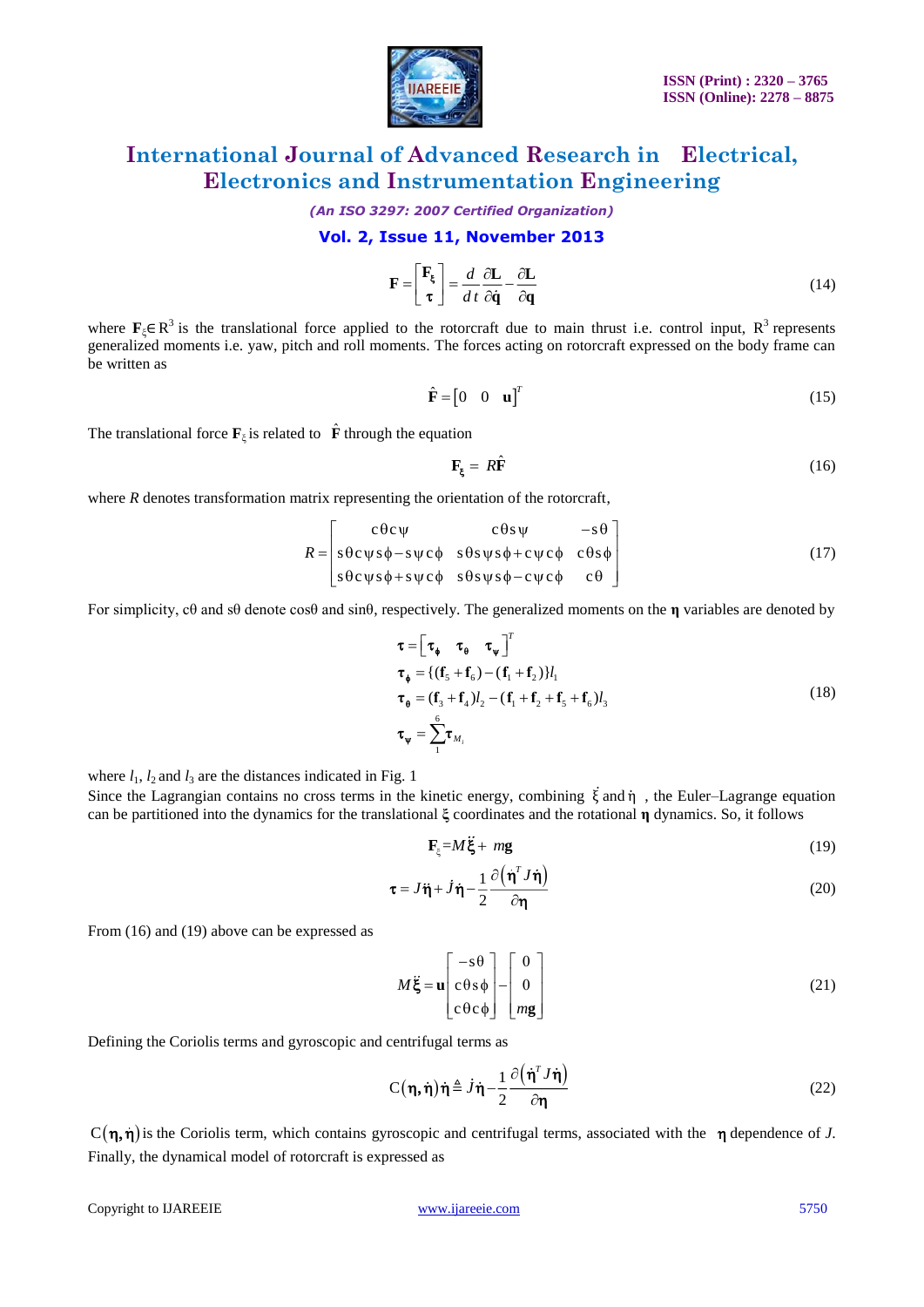

*(An ISO 3297: 2007 Certified Organization)*

#### **Vol. 2, Issue 11, November 2013**

$$
M\ddot{\xi} = \mathbf{u} \begin{bmatrix} -s\theta \\ c\theta s\phi \\ c\theta c\phi \end{bmatrix} - \begin{bmatrix} 0 \\ 0 \\ mg \end{bmatrix}
$$
 (23)

$$
J\ddot{\eta} = -C(\eta, \dot{\eta})\dot{\eta} + \tau
$$
 (24)

The state of the above system is given by following set of variables

$$
\mathbf{X}^T \triangleq (\boldsymbol{\xi}^T, \dot{\boldsymbol{\xi}}^T, \boldsymbol{\eta}^T, \dot{\boldsymbol{\eta}}^T) = (\mathbf{x}, \mathbf{y}, \mathbf{z}, \dot{\mathbf{x}}, \dot{\mathbf{y}}, \dot{\mathbf{z}}, \boldsymbol{\theta}, \boldsymbol{\phi}, \boldsymbol{\psi}, \dot{\boldsymbol{\theta}}, \dot{\boldsymbol{\phi}}, \dot{\boldsymbol{\psi}})
$$
(25)

The state corresponding to translational displacement is defined as

$$
\overline{\mathbf{x}}^T = (\mathbf{x}, \mathbf{y}, \mathbf{z}, \dot{\mathbf{x}}, \dot{\mathbf{y}}, \dot{\mathbf{z}}) \tag{26}
$$

#### IV. CONTROL STRATEGIES

This section presents the control strategy for stabilizing the 3P-MAV6 when operating at hover. The controller synthesis monitors and regulates each state in a sequential manner using a priority rule as follows. We first stabilize the altitude of the rotorcraft using main thrust 'u'. Next we stabilize the yaw angle and then we control the roll angle φ and the y displacement and finally the pitch angle θ and x displacement are regulated.

#### TABLE I

CONTROL STRATEGY SEQUENCE

| <b>Phase</b> | Variable            | <b>Procedure</b>                                                                                    |
|--------------|---------------------|-----------------------------------------------------------------------------------------------------|
|              | Altitude, z         | Main thrust; u is used to reach the desired altitude                                                |
| 2            | Yaw, $\psi$         | $\ddot{\tau}_w$ is used to set the yaw displacement to zero.                                        |
|              | Roll, $\phi$ , y    | $\vec{\tau}_{\phi}$ is used to control the roll $\phi$ displacement along y direction.              |
| 4            | Pitch, $\theta$ , x | $\tau_{\rm A}$ is used to control pitch $\theta$ and the horizontal displacement along x direction. |

The proposed control strategy is simple to implement and tune. The experimental setup is such that the four control inputs can independently operate in manual as well as automatic modes. For safety of flight, this feature is particularly important when implementing control strategy. The rotor craft can be operated in semi-automatic mode in which pilot control the coordinates, leaving the orientation stabilization task to control law.

 $M\xi = \begin{vmatrix} \cos \theta & -\sin \theta \\ \cos \theta & -\sin \theta \end{vmatrix} = 0$ <br>  $\sqrt{3} = \begin{vmatrix} 1 & 0 \\ 0 & \sin \theta \end{vmatrix}$ <br>  $\sqrt{3} = (1 + \frac{1}{2} + \frac{1}{2} + \frac{1}{2} + \frac{1}{2} + \frac{1}{2} + \frac{1}{2} + \frac{1}{2} + \frac{1}{2} + \frac{1}{2} + \frac{1}{2} + \frac{1}{2} + \frac{1}{2} + \frac{1}{2} + \frac{1}{2} + \frac{1}{2} + \frac{1}{2} + \frac$ Roughly, each control input can be used to regulate one or two degrees of freedom as follows: The control input u is primarily used to attain desired altitude. The control input  $\tilde{\tau}_{\psi}$  is used to set the yaw displacement to zero.  $\tilde{\tau}_{\phi}$  is used to control the roll angle and horizontal displacement along y direction and similarly  $\tilde{\tau}_{\theta}$  is used to control pitch and horizontal movement along x-axis.

From equation (25), we have

$$
m\ddot{\mathbf{x}} = -\mathbf{u}\sin\theta\tag{27}
$$

$$
m\ddot{\mathbf{y}} = -\mathbf{u}\sin\phi\cos\theta\tag{28}
$$

$$
m\ddot{\mathbf{z}} = -\mathbf{u}\cos\theta\cos\phi - mg\tag{29}
$$

$$
\ddot{\mathbf{\Psi}} = \tilde{\mathbf{\tau}}_{\mathbf{\Psi}} \tag{30}
$$

$$
\ddot{\boldsymbol{\phi}} = \tilde{\boldsymbol{\tau}}_{\phi} \tag{31}
$$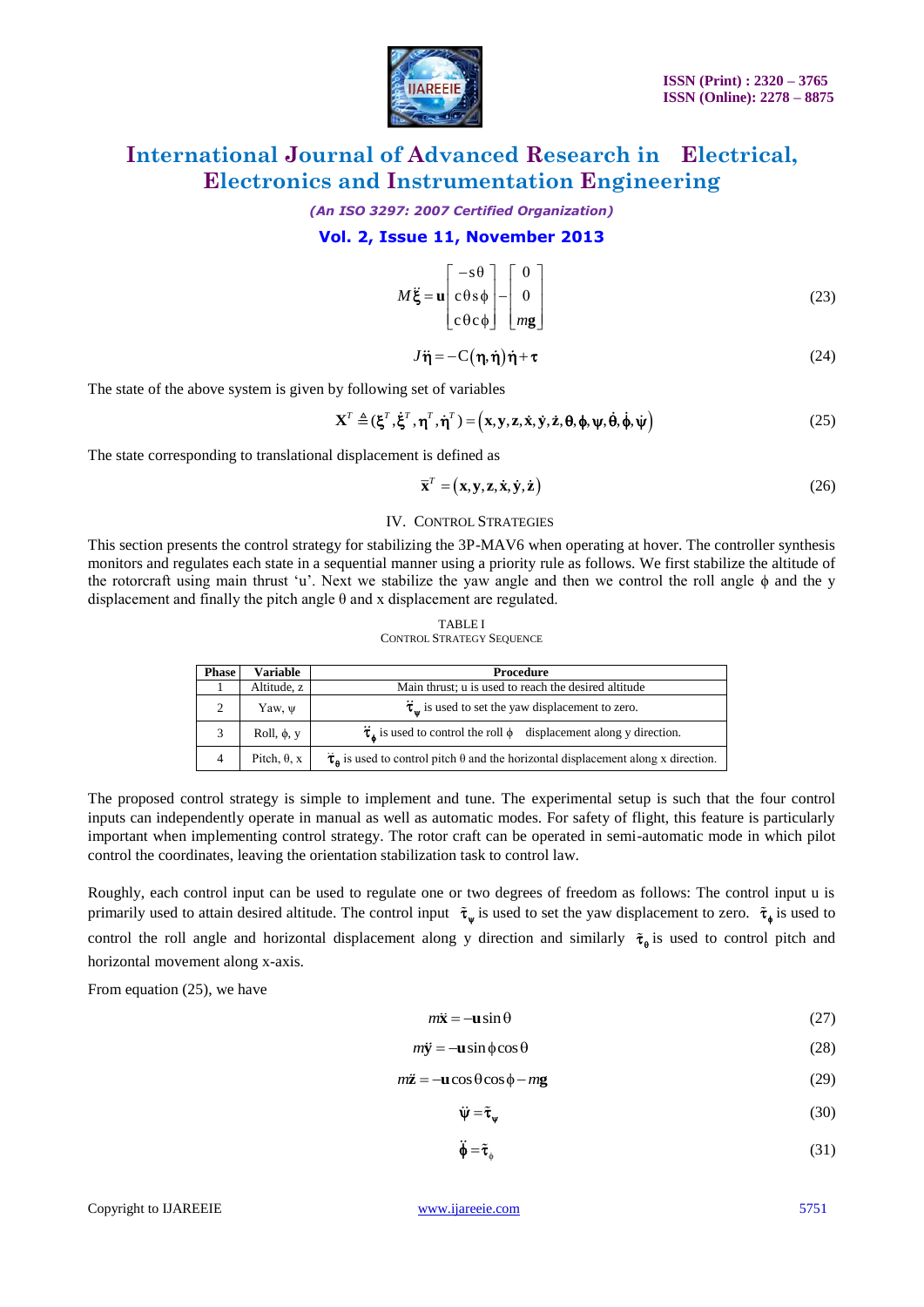

*(An ISO 3297: 2007 Certified Organization)*

#### **Vol. 2, Issue 11, November 2013**

$$
\ddot{\theta} = \tilde{\tau}_{\theta} \tag{32}
$$

The control input u represents the total thrust or collective input and  $\tilde{\tau}_{\psi}$ ,  $\tilde{\tau}_{\phi}$  and  $\tilde{\tau}_{\theta}$  represent the roll, pitch and yaw angular moments, respectively. Now, control approach is explained sequentially.

#### *A. Altitude control*

The vertical displacement along z is controlled by forcing the altitude to satisfy the dynamics of a linear system. Thus the following control input can be used

$$
\mathbf{u} = (\mathbf{d}_1 + m\mathbf{g}) \frac{1}{\cos \theta \cos \phi}
$$
 (33)

where  $d_1$  is proportional derivative (PD) controller.

$$
\mathbf{d}_1 \triangleq -a_{z_1} \dot{\mathbf{z}} - a_{z_2} (\mathbf{z} - \mathbf{z}_d)
$$
 (34)

where  $a_{z1}$ ,  $a_{z2}$  are positive constants and  $\mathbf{z}_d$  is positive constant representing desired altitude.

So, provided  $\cos \theta \cos \phi \neq 0$ , i.e.,  $\theta, \phi \in \left(-\frac{\pi}{2}, \frac{\pi}{2}\right)$  we obtain.

$$
\ddot{\mathbf{z}} = \frac{1}{m} \Big( -a_{z_1} \dot{\mathbf{z}} - a_{z_2} \left( \mathbf{z} - \mathbf{z}_d \right) \Big) \tag{35}
$$

The controller ensures  $z \rightarrow z_d$  and  $d_1 \rightarrow 0$ . The control parameters  $a_{z1}$  and  $a_{z2}$  should be carefully chosen to ensure a stable and well damped response of the rotorcraft.

#### *B. Yaw angle control*

An approach similar to altitude control is used to control yaw angle ψ also. Here also a proportional derivative (PD) controller is used. To control yaw angle, we set

$$
\tilde{\tau}_{\Psi} \triangleq -a_{\Psi_{l}} \dot{\Psi} - a_{\Psi_{2}} \left( \Psi - \Psi_{d} \right)
$$
\n(36)

$$
\ddot{\mathbf{\Psi}} \triangleq -a_{\mathbf{\Psi}_l} \dot{\mathbf{\Psi}} - a_{\mathbf{\Psi}_2} \left( \mathbf{\Psi} - \mathbf{\Psi}_d \right)
$$
 (37)

where  $a_{\psi}$ ,  $a_{\psi_2}$  are positive constants. From (36) is follows, if  $\psi_d$  is constant, then  $\psi$  converge. Therefore,  $\dot{\psi}$  and  $\ddot{\psi} \rightarrow 0$ , which, using (37), implies  $\psi \rightarrow \psi_d$ .

#### *C. Control of roll angle and horizontal displacement in y-axis.*

Assuming T large enough, from equation (34) it follows that  $\mathbf{d}_1 \to 0$ , also from (37)  $\mathbf{\psi} \to \psi_d$ , therefore (27) and (28) reduces to,

$$
\ddot{\mathbf{x}} = -\mathbf{g} \frac{\tan \theta}{\cos \phi} \tag{38}
$$

$$
\ddot{\mathbf{y}} = -\mathbf{g} \tan \phi \tag{39}
$$

The tri-copter control inputs are subject to physical constraints as in practical, maximum voltage of motors is restricted by input voltage.

So, we use the control strategy developed in [6]. The nested saturation technique developed in [6] can exponentially stabilize a chain of integrators with bounded input. The amplitudes of the saturation functions can be chosen in such a

Copyright to IJAREEIE www.ijareeie.com 5752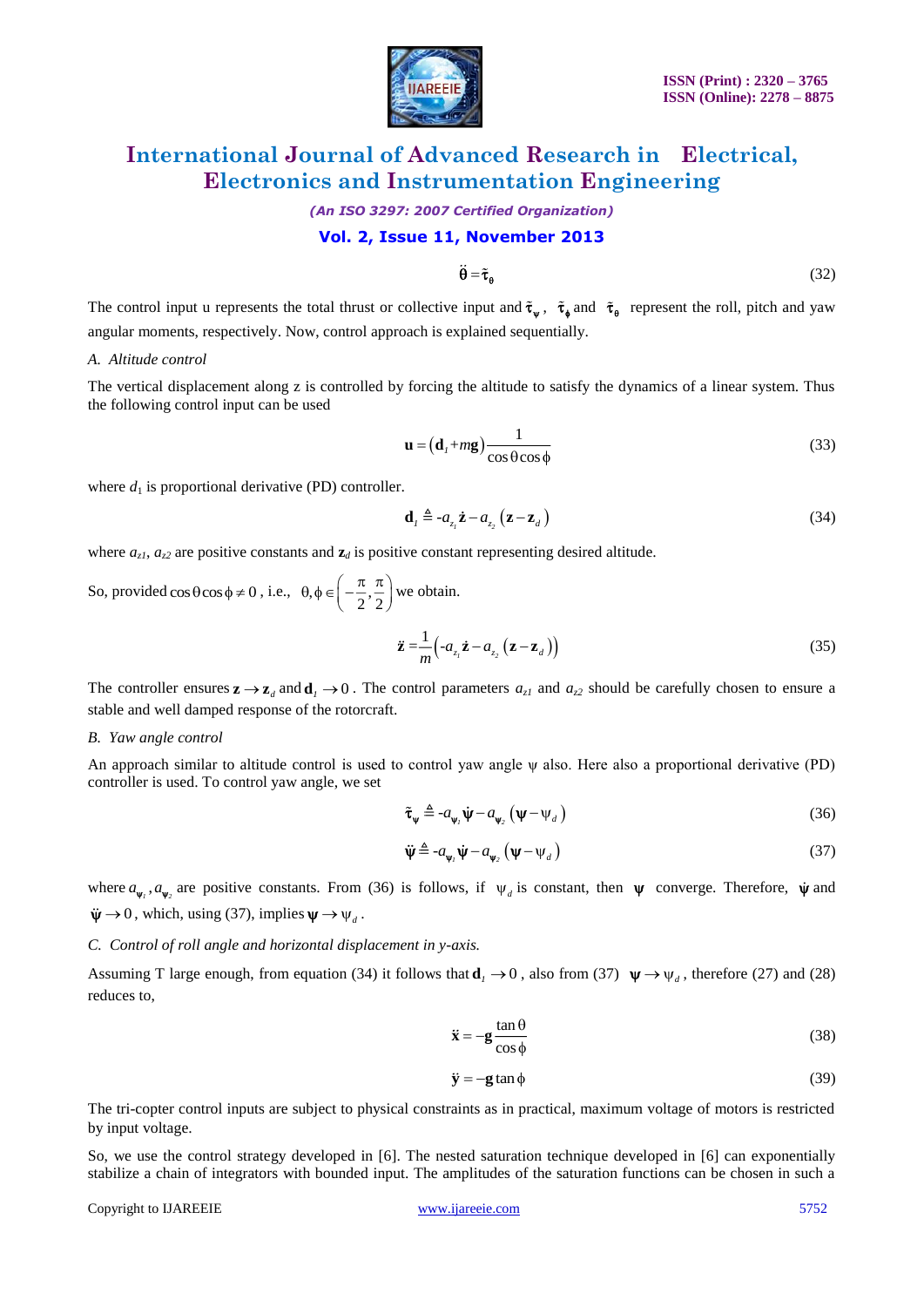

*(An ISO 3297: 2007 Certified Organization)*

#### **Vol. 2, Issue 11, November 2013**

way that, after a finite time T' the roll angle lies in the interval -1 rad  $< \theta < 1$  rad. Therefore, for  $t > T'$ ,  $|\tan \phi - \phi| < 0.54$ . Thus, after sufficient time  $\mathbf{d}_1$  is small and the (y,  $\phi$ ) subsystem reduces to,

$$
\ddot{\mathbf{y}} = \mathbf{g}\phi \tag{40}
$$

$$
\ddot{\phi} = \tilde{\tau}_{\phi} \tag{41}
$$

This can be re-written as

$$
\mathbf{y}^{\prime\prime} = \mathbf{g}\tilde{\boldsymbol{\tau}}_{\phi} \tag{42}
$$

The above equation represents four integrators in cascade.

The following control law with nested saturation is proposed:

$$
\tilde{\tau}_{\phi} = -\mu_{\phi_1} \left( \dot{\phi} + \mu_{\phi_2} \left( \phi + \dot{\phi} + \mu_{\phi_3} \left( 2\phi + \dot{\phi} + \frac{\dot{y}}{g} + \mu_{\phi_4} \left( \dot{\phi} + 3\phi + 3\frac{\dot{y}}{g} + \frac{y}{g} \right) \right) \right) \right)
$$
(43)

where  $\mu_a$  is saturation function of the form

$$
\mu_a(s) = \begin{cases}\n-a & s < -a \\
s & -a \le s \le a \\
a & s > a\n\end{cases}
$$
\n(44)

The loop is asymptotically stable [6] and therefore  $\phi$ ,  $\phi$ ,  $y$  and  $\dot{y}$  converge to zero.

#### *D. Control of pitch angle and horizontal displacement in x-axis.*

Now, it has been proved in previous section that for T large enough,  $d_1 \rightarrow 0$  and  $\phi$  become sufficiently small so, that equation (27) reduces to

$$
\ddot{\mathbf{x}} = -\mathbf{g} \tan \theta \tag{45}
$$

$$
\ddot{\theta} = \tilde{\tau}_0 \tag{46}
$$

Using a procedure similar to the one proposed for the roll control, we obtain  
\n
$$
\tilde{\tau}_{\phi} = -\mu_{\theta_1} \left( \dot{\theta} + \mu_{\theta_2} \left( \theta + \dot{\theta} + \mu_{\theta_3} \left( 2\theta + \dot{\theta} - \frac{\dot{x}}{g} + \mu_{\theta_4} \left( \dot{\theta} + 3\theta - 3\frac{\dot{x}}{g} - \frac{x}{g} \right) \right) \right) \right)
$$
\n(47)

The above control law guarantees convergence to zero of the state  $\theta$ ,  $\theta$ , **x** and **x**.

#### V. SIMULATION RESULTS

The proposed non-linear control strategy has been simulated in MATLAB. The rotor-craft was initially at  $(0, 0, 0, 0, 0, 0)$ 0, 0). The final co-ordinates assigned were (15, 20, 30, 0, 0, 0). The results show that the physical angles converge to zero and the rotorcraft reaches the destination in finite time as shown in Fig. (5).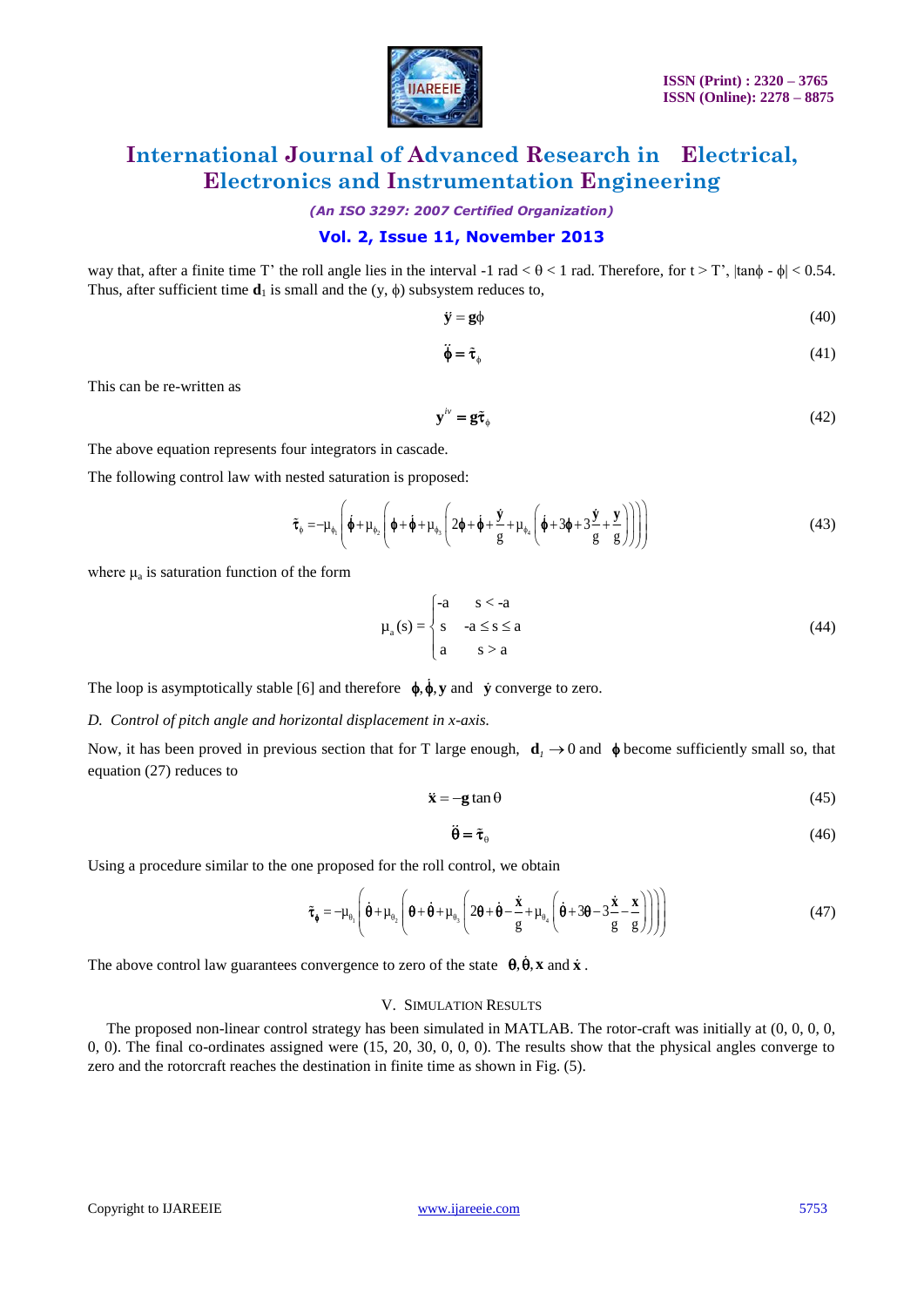

*(An ISO 3297: 2007 Certified Organization)*

#### **Vol. 2, Issue 11, November 2013**



Fig. 5. Simulation Results.

#### VI. CONCLUSION

A novel Tri-copter, Fig. (6) which presents several advantages over the classical helicopters and quad rotors has been presented in this paper. The paper has presented a non- linear dynamical model of the tricopter using Euler-Lagrange approach. A non-linear controller has been proposed which is based on nested saturation technique.



Fig. 6. Tricopter 3P-MAV6.